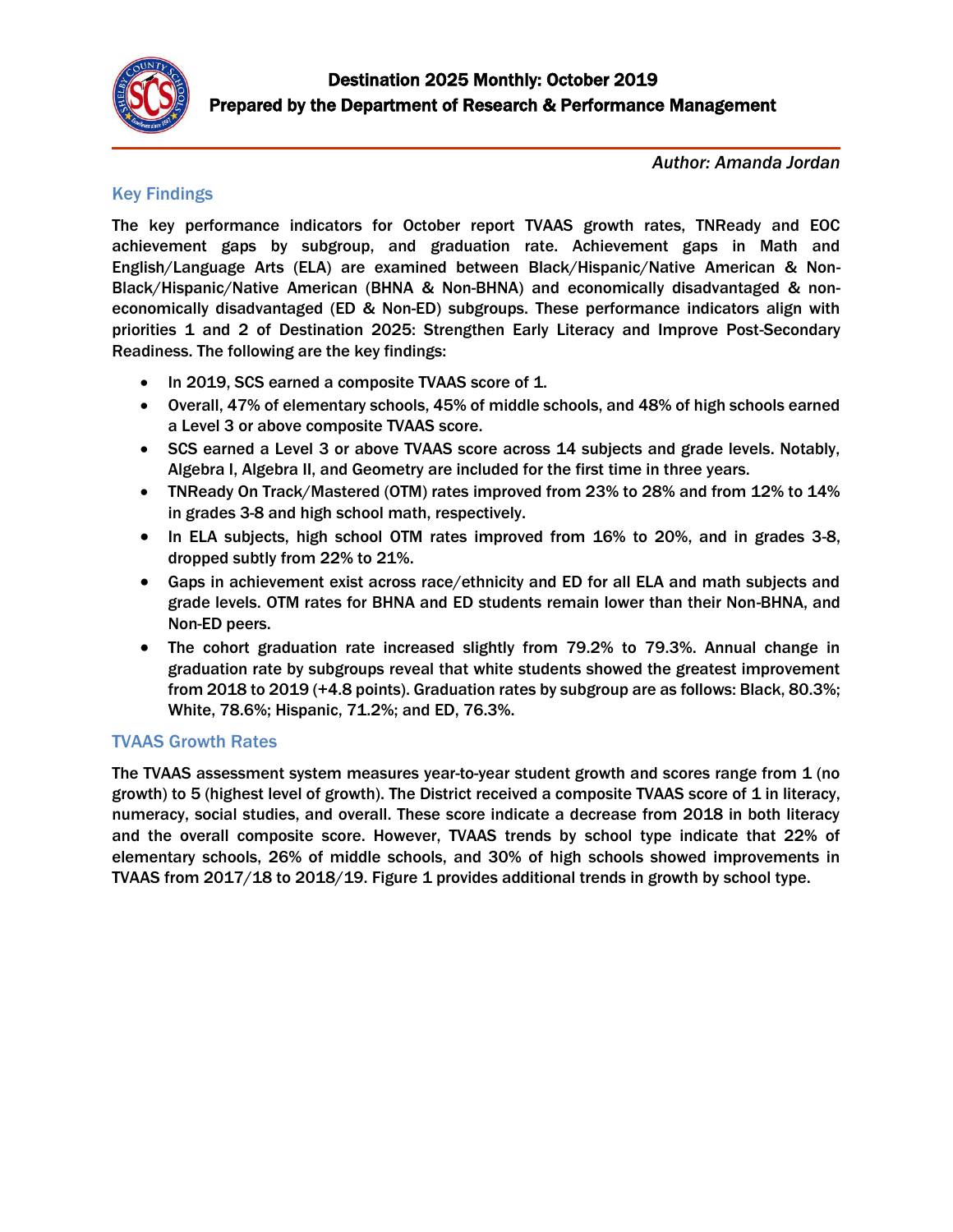



Figure 2 provides the percentage of schools that earned each TVAAS level by school type. Forty-seven percent of elementary schools, 45% of middle schools, and 48% of high schools received scores representing student growth at or above the expected amount (designated by a Level 3 or above).



Figure 2: TVAAS Composites by School Type

SCS showed additional improvements in TVAAS scores earned by subject. Notably, the District received a Level 3 or above for Algebra I, Algebra II, and geometry for the first time in three years. The Districts English I students continue to show growth and earned a Level 3 or above for the third consecutive year. Students in each subject in the grade levels below showed notable growth and earned a Level 3 or above TVAAS score.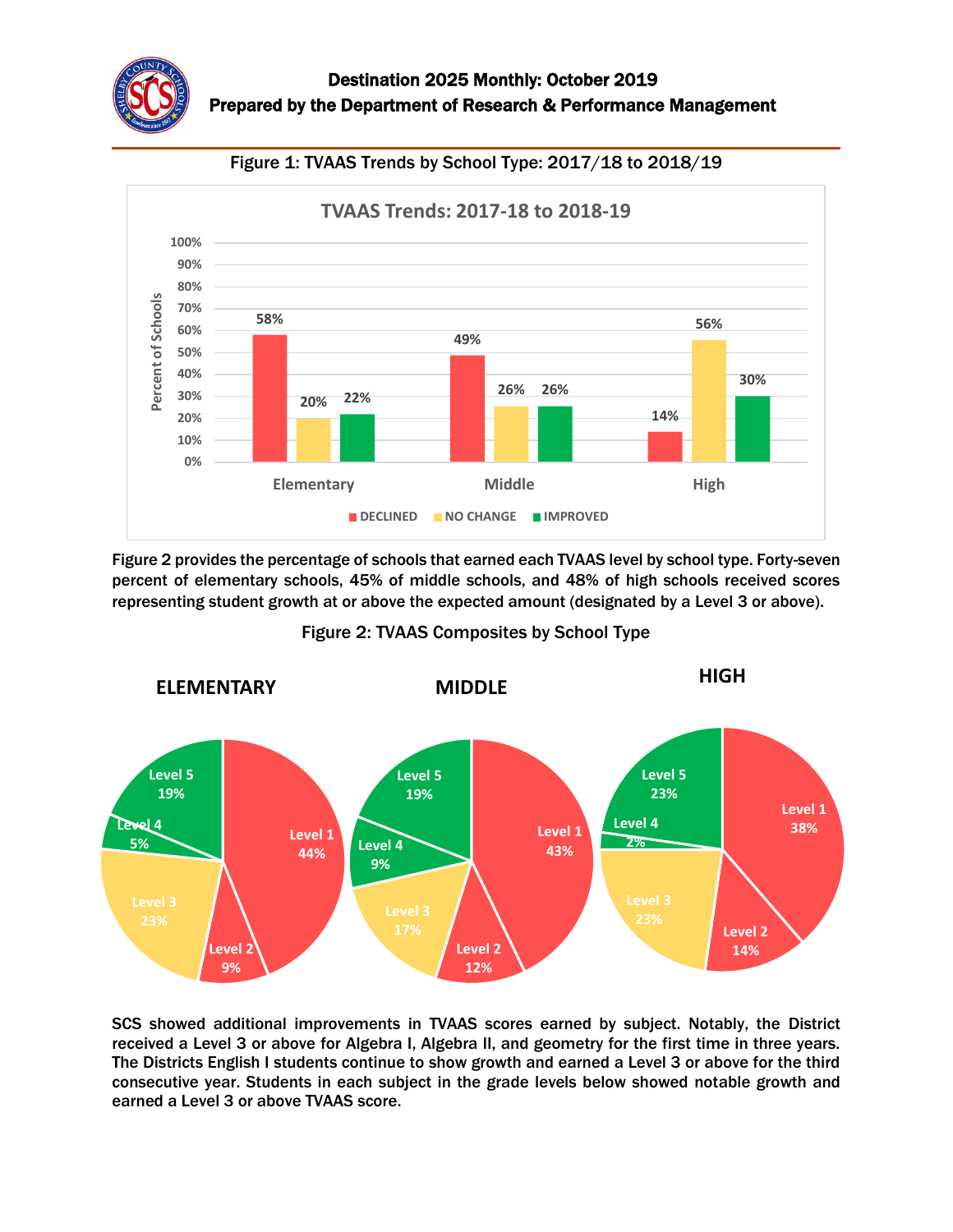| (FAI) Y               |       |                    |  |
|-----------------------|-------|--------------------|--|
| <b>Subject</b>        | Grade | <b>TVAAS Level</b> |  |
| ELA                   | 5     | Level 4            |  |
| ELA                   | 6     | Level 3            |  |
| Math                  | 3     | Level 5            |  |
| Math                  | 5     | Level 3            |  |
| Math                  |       | Level 5            |  |
| <b>Social Studies</b> | 6     | Level 4            |  |
| Social Studies        |       | Level 5            |  |

**TNREADY**

| Table 1: 2018/19 TVAAS Level 3 and Above by Subject and Grade |  |
|---------------------------------------------------------------|--|
|---------------------------------------------------------------|--|

| <b>EOC</b>                 |          |                    |  |
|----------------------------|----------|--------------------|--|
| <b>Subject</b>             | Grade    | <b>TVAAS Level</b> |  |
| Algebra I                  | $9 - 12$ | Level 5            |  |
| Algebra II                 | $9 - 12$ | Level 3            |  |
| English I                  | $9 - 12$ | Level 3            |  |
| Geometry                   | $9 - 12$ | Level 3            |  |
| Integrated Math I & II     | $9 - 12$ | Level 3            |  |
| <b>Integrated Math III</b> | $9 - 12$ | Level 5            |  |

#### Trends in TNReady Achievement

Achievement rates are determined by the percentage of students achieving on-track or mastered scores (OTM) on the TNReady assessments. Figures 3 and 4 show the OTM and below proficiency rates for SCS and the state. In grades 3-8 ELA, both SCS and TN rates changed very little from 2017/18 to 2018/19. In grades 3-8 math, both SCS and TN showed improvements in their OTM and below rates from 2017/18 to 2019/19. SCS math OTM rates increased by five percentage points, and the below rate decreased by six percentage points.



Figure 3: District and State Achievement Over Time in Grades 3-8 ELA and Math

Additionally, SCS high school students demonstrated improvements in ELA and math. Figure 4 shows SCS and TN OTM and below rates for English I and English II combined and for the following math subjects combined: Algebra I, Algebra II, Geometry, and Integrated Math I-III\*. In ELA subjects, the SCS OTM rate increased by 4 percentage points, and the below rate dropped by 5 percentage points. In math subjects, the SCS OTM rate improved by 3 percentage points, and the below rate improved by 7 percentage points. Overall, the District's trends mirror those of the state, with improvements in both OTM and below rates.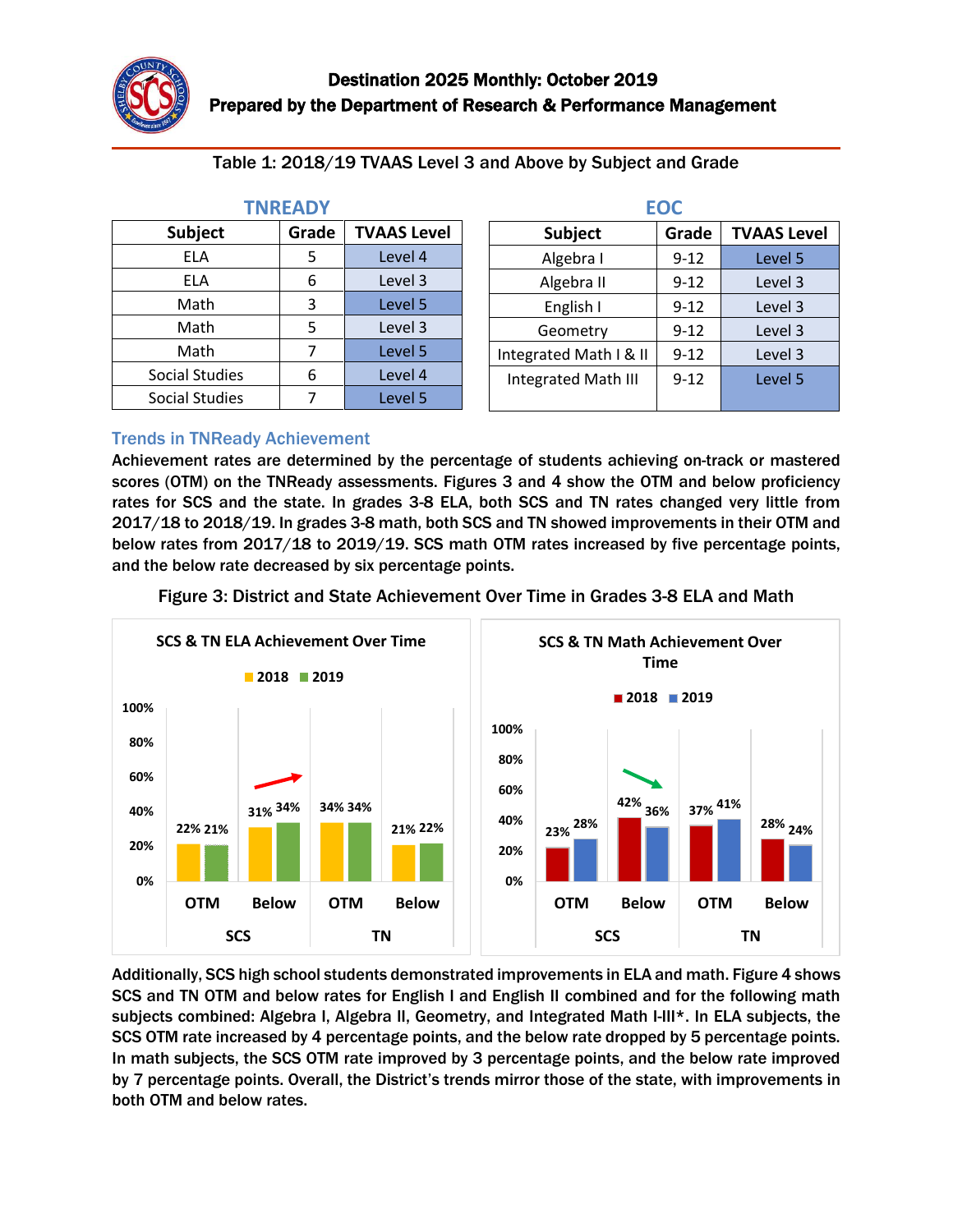

Figure 4: District and State Achievement Over Time in High School ELA and Math



#### TNReady Achievement by Subgroup

Gaps in achievement exist across race/ethnicity and socioeconomic factors at both the District and state levels. In the following figures, the subgroups include BHNA & Non-BHNA and ED & Non-ED students. As shown in Figure 6, approximately 22% of all students are OTM in ELA subjects across grade levels. Grade 8 and English I earned the lowest OTM rates of 14.1% and 16.5%, respectively. Including subgroup results reveals that OTM rates for Non-BHNA students exceed those of their peers, but OTM rates of BHNA and ED students were lower than those of their peers. Figure 6 also reveals that OTM rates vary little across grade level within each group. The widest achievement gap (-35.5 points) by grade was between Non-BHNA and ED English II students.



Figure 6: ELA TNReady OTM Rates by Grade and Subgroup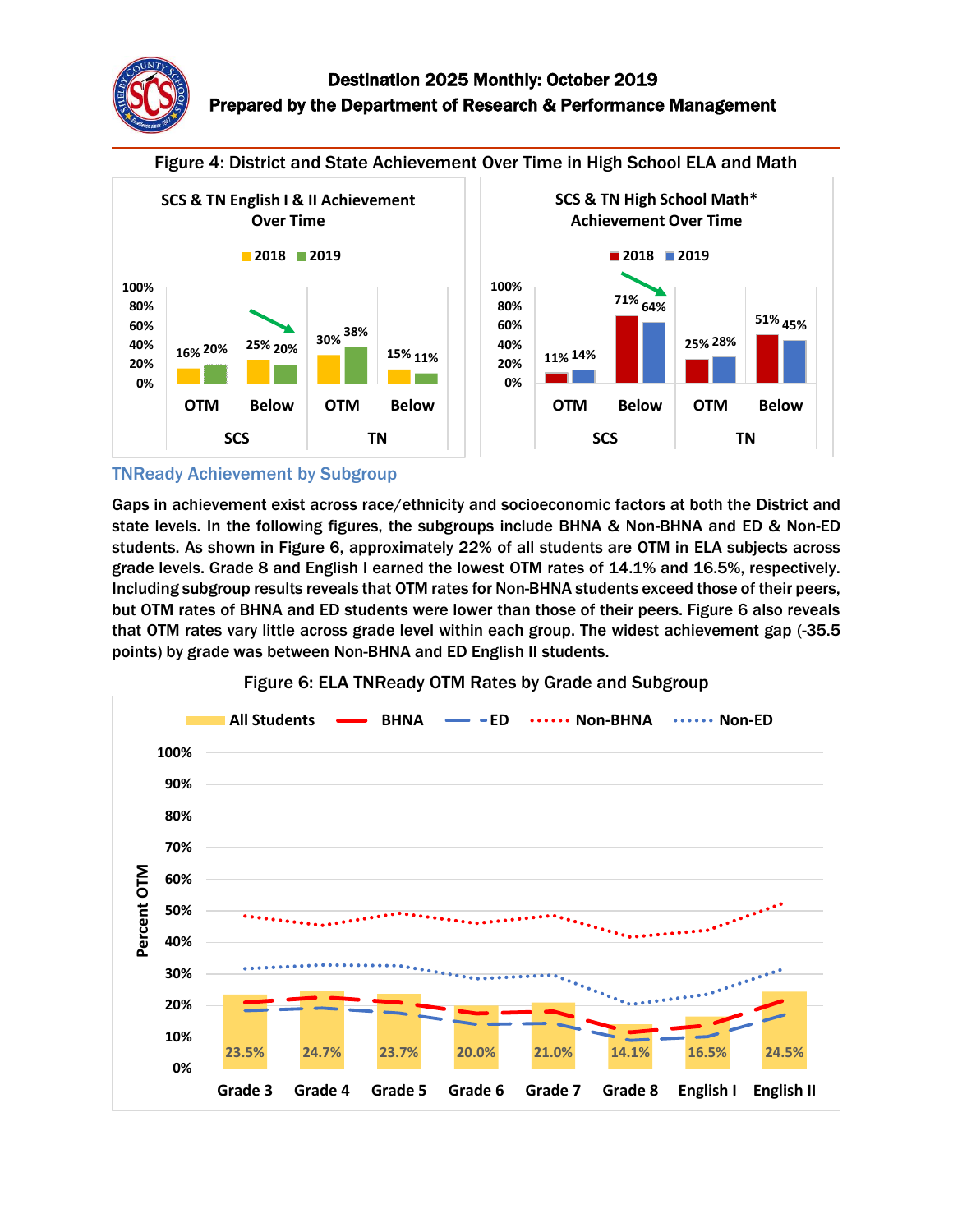

In math subjects, OTM rates vary more by grade for all students, with 4<sup>th</sup> graders achieving the highest OTM rate (35.3%) and Algebra I and II students receiving the lowest OTM rates (12.1%). As Figure 7 shows, achievement gaps were also present within these subjects, as Non-BHNA, Non-ED, BHNA, and ED subgroups, respectively, achieved the highest to lowest OTM rates. The widest achievement gap (-35.2 points) by grade was present between Non-BHNA and ED students in 7th grade.



### Figure 7: Math TNReady OTM Rates by Grade and Subgroup

 $\Delta$ It is necessary to point out that 7<sup>th</sup> and 8<sup>th</sup> grades (528 students) who took Algebra I are included in calculations for the Algebra I OTM rate. When 9-12 grade Algebra I students are isolated, the OTM rate decreases from 12.1% to 8.0%. Because the majority of Algebra I students (84%) are in 9<sup>th</sup> grade, and only 8.7% of 9th graders were OTM, emphasis should be placed on increasing interventions and improving the outcomes of our 9th grade Algebra I students.

### Examination of High Schools – Race/Ethnicity and ED Subset

To examine achievement gaps across race/ethnicity further, OTM rates for the high schools with the highest concentration of Non-BHNA (specifically, White) students were isolated. This subset of schools<sup>1</sup> accounts for 36% of the District's total enrollment, yet 86% of the District's White student enrollment. The OTM rates for this subset are compared with the District's overall OTM rates, as the majority of the District's enrollment are BHNA students (91%). Additionally, 73% of the District's high school students are identified as economically disadvantaged, yet this high school subset accounts for 23% of the District's economically disadvantaged students. OTM rates for the subset are presented in Figure 8, and OTM rates for high schools NOT in the subset are presented in Figure 9. Although gaps in achievement are present in both figures, the gaps are substantially smaller with the subset of high schools is removed. In general, OTM rates by subgroup and subject were higher in the high school subset; however general trends in achievement remained with ED and BHNA students fairing worse than their peers. This exploration of race/ethnicity and ED status reveals that achievement gaps in TNReady EOC subjects are reflected both within and between SCS schools.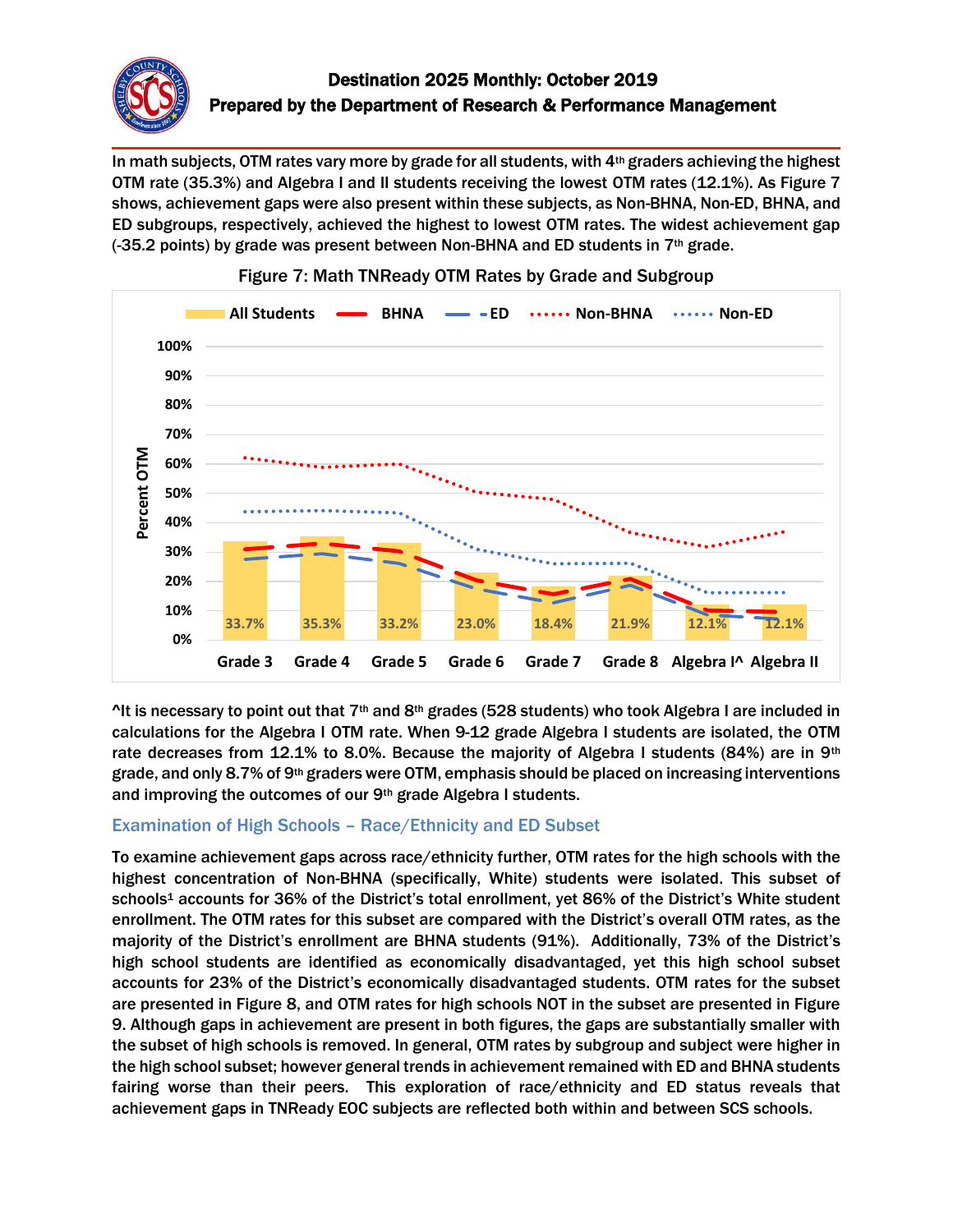



Figure 9: OTM Rates by Subject and Subgroup for High Schools NOT in Subset

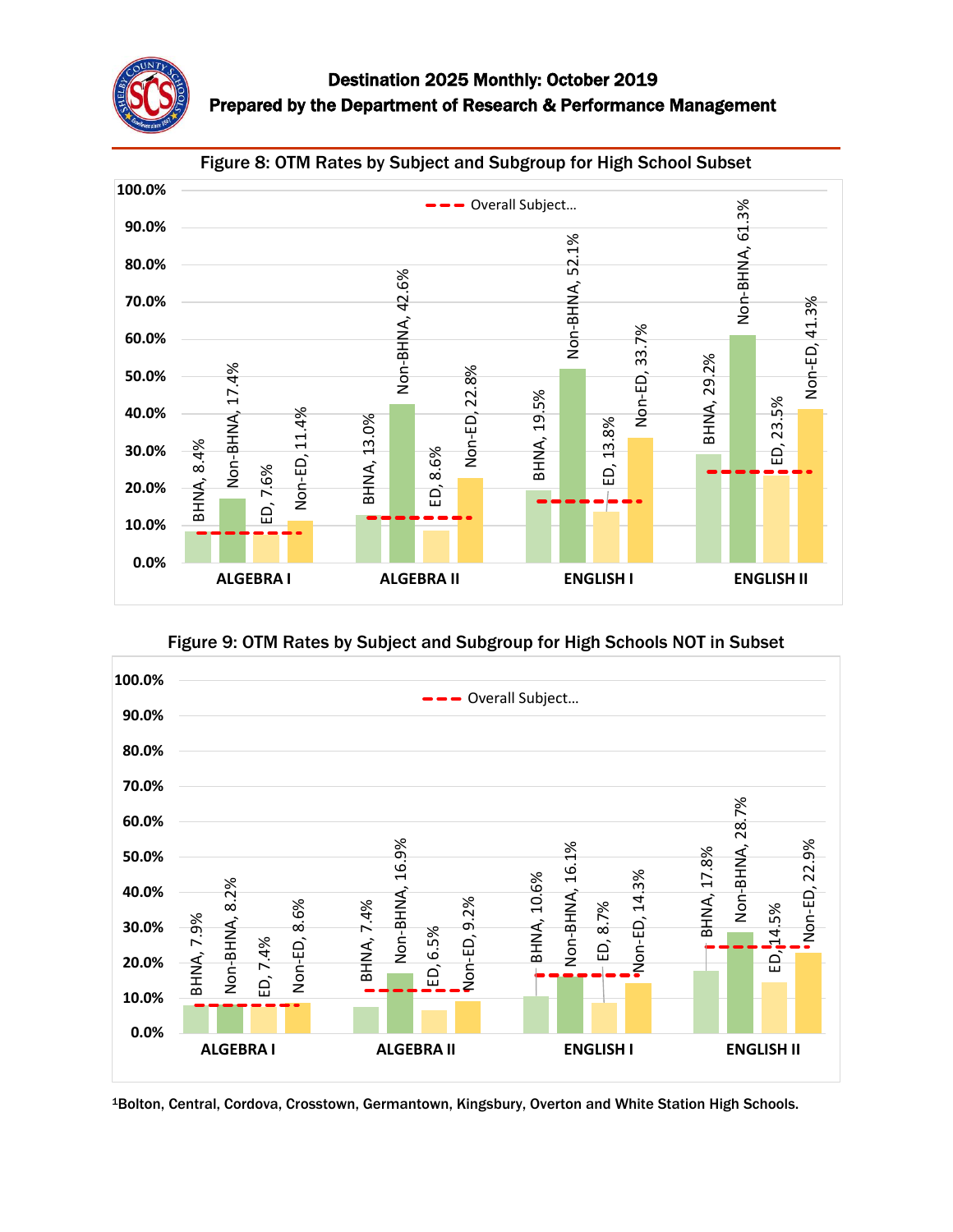

# Destination 2025 Monthly: October 2019 Prepared by the Department of Research & Performance Management

### TNReady Achievement – Gender and Race

As a part of the District-wide strategic plan to develop more effective support for African American male students, TNReady achievement results for Black, Hispanic, and White female and male students are presented below. In Figure 10, we see that OTM rates in grades 3-8 ELA and Math were lowest for Black males. This trend persists in high school, as shown in Figure 11. In English I and II, the lowest OTM rates were for Black males (14%), Black females (20%), and Hispanic males (21%). In high school math subjects, the lowest OTM rates were for Black males (9%), Black females (12%), and Hispanic students (16%).



### Figure 10: TNReady Grades 3-8 Achievement by Gender and Race

### Figure 11: TNReady EOC Achievement by Gender and Race

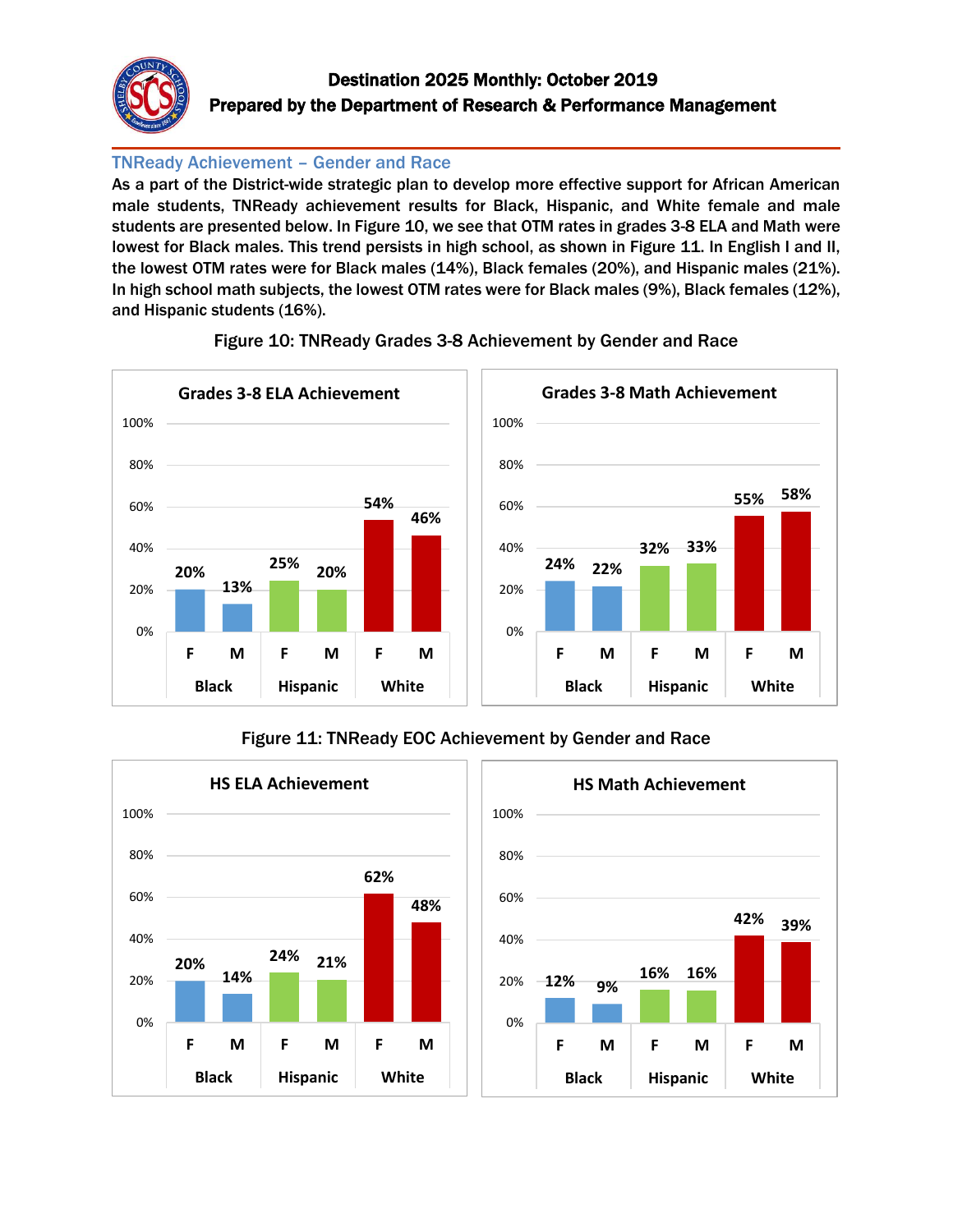

### Trends in Cohort Graduation Rate

The cohort graduation rate measures the proportion of students who attain a regular high school diploma within four years (plus the last summer if needed) of starting ninth grade. The District's graduation rate remains at 79% for the 2018/19 school year.



Figure 12: Trends in Graduation Rate – D2025 Target vs. Actual

Figure 13 shows the annual change in graduation rate by subgroup. From 2018 to 2019, white students showed the greatest improvement in graduation rate after demonstrating the greatest drop in graduation rate from 2017 to 2018. Although the change in graduation rate for Black students did indicated a minor drop from 2018 to 2019, the overall the graduation rate made a modest increase from 2018 to 2019. Graduation rates by subgroup are as follows: Black, 80.3%; White, 78.6%; Hispanic, 71.2%; and ED, 76.3%.